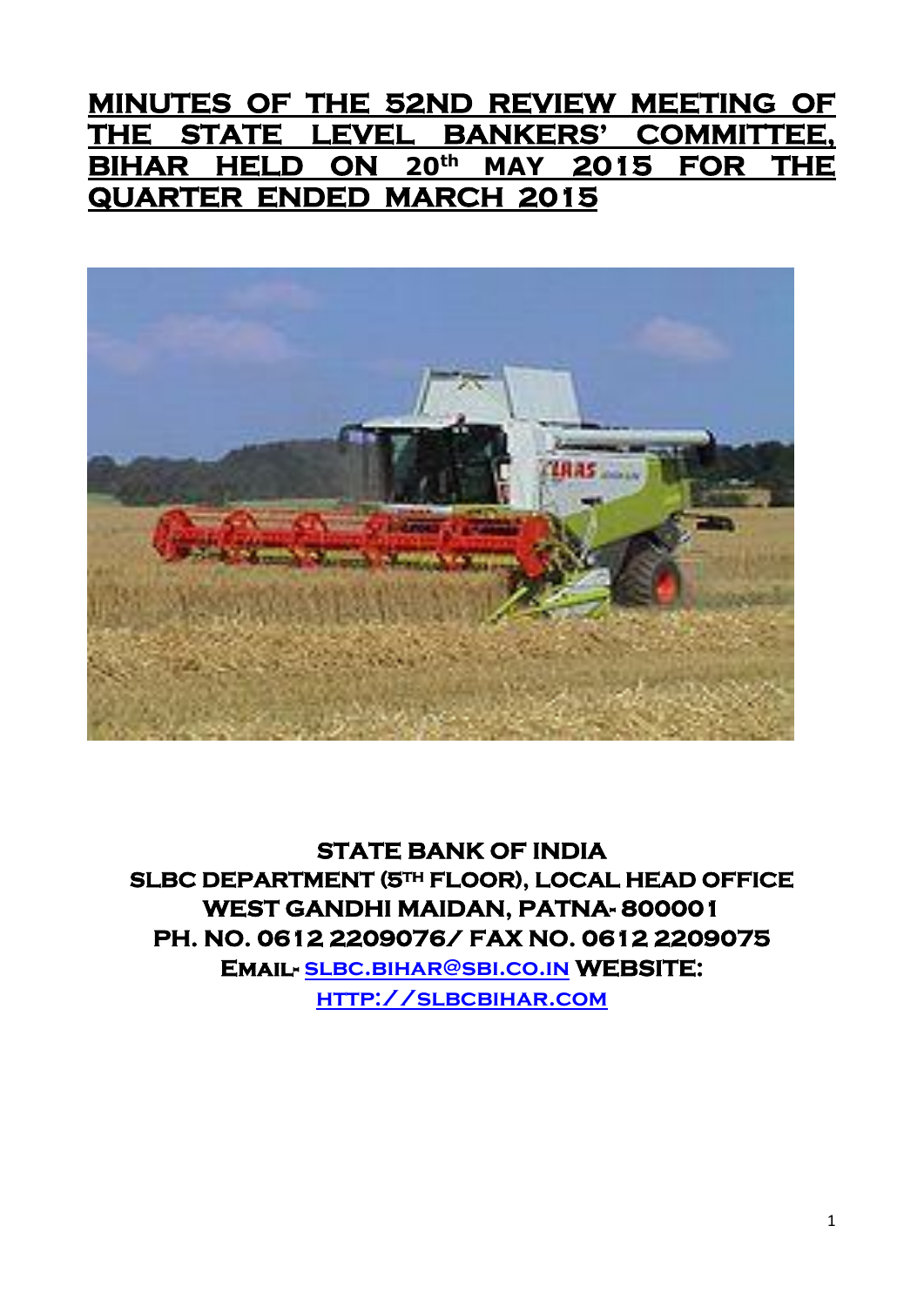## **MINUTES OF THE 52ND REVIEW MEETING OF THE STATE LEVEL BANKERS' COMMITTEE, BIHAR FOR THE 4th QTR OF FY 2014-15 ENDED MARCH 2015, HELD ON 20th MAY, 2015**

The 52nd review meeting of State Level Bankers' Committee, Bihar was held on 20th May, 2015 at Hotel Chanakya, Patna under the chairmanship of Shri Nitish Kumar, Hon'ble Chief Minister, Govt. of Bihar. The meeting was also attended by Hon'ble Ministers of state govt. Sri Bijendra Prasad Yadav, Finance Minister, GOB, Sri Vijay Kumar Choudhary, Agriculture Minsiter, GOB, Sri Shravan Kumar, Minister for Rural Development, GOB, Sri Awadhesh Prasad Kushwaha, Minister for Urban Development and Housing, GOB, Sri Shyam Rajak, Minister for Industries, GOB, Sri Jai Kumar Singh, Co-operative Minister, GOB, Sri Anjani Kumar Singh, Chief Secretary of the state other senior officials of State and Central Government, RBI, NABARD, Banks, Insurance company and other agencies. The list of participants is enclosed as Annexure-I.

Shri Ajit Sood, Chief General Manager, SBI & Convenor, SLBC Bihar, welcomed the Hon'ble Chief Minister and all the participants of the meeting and then briefly outlined the achievements of Banks operating in the State under ACP during the FY 2014-15. He highlighted that during the FY 2014-15, against the ACP of Rs. 74000 Crores, the banks disbursed Rs. 68797 Crores, i.e 93% of the annual target. In absolute terms this means 21% growth Y-O-Y. In agriculture sector also, the growth over last year's performance is 21%.

On CD ratio, Shri Sood stated that the state had achieved 44.03 %, an increase of 114 basis points over last Financial Year. He said that the CD ratio of the State is on an increasing trend but it was still much below the national average.

CGM, SBI said that the rising NPAs was a major concern of the Banks, which stood at 5.77 % at the end of March 2015. He requested the State Govt. to help the Banks in disposal of pending certificate cases, so that the NPA level could be kept in check and the credit flow in the state remained at the expected level. In this connection, he apprised the House that list of top 10 certificate cases have been provided in the Agenda book as also to the SDC-Banking of each district for effecting recovery in these cases.

CGM, SBI, thereafter highlighted the launching of three schemes of Jan Suraksha Yojana by the Hon'ble Prime Minister on 09.05.2015. He said that so far over 50 lacs persons have been enrolled under Prime Minister Jeevan Jyoti Bima Yojana(PMJJBY) and Prime Minister Suraksha Bima Yojana(PMSBY).

Sri Sood also highlighted the performance of RSETI and Financial Literacy Centres maintained by the Banks in each district of the state and their role in entrepreneurship development and financial awareness in the state. He requested the Bankers to give priority to monitoring the performance of BCAs and utilize their services in various activities so that a number of banking facilities are available in rural areas; and the BCAs income becomes sustainable.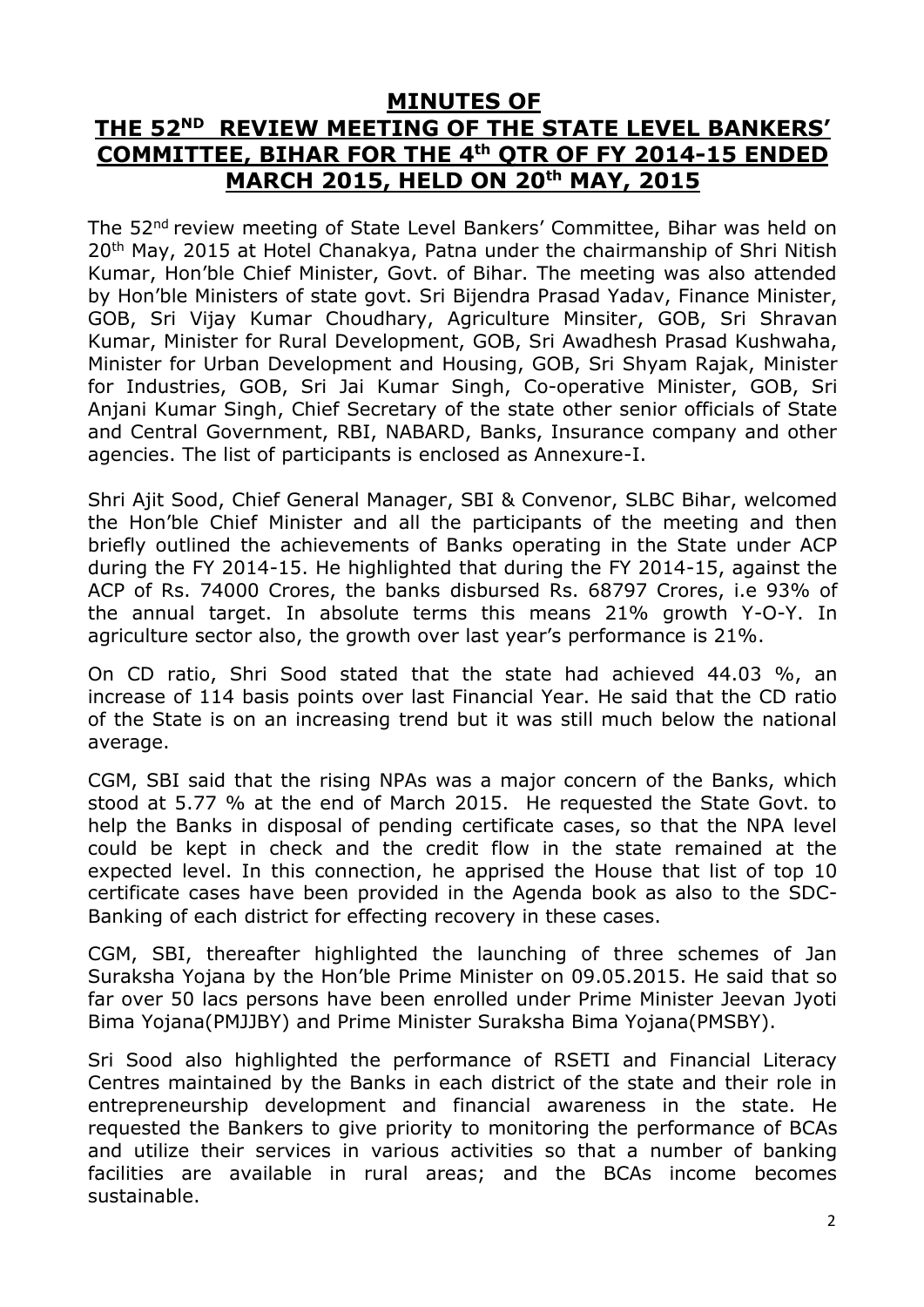At the end, Sri Sood thanked the State Govt. for the unhindered support provided to Banks in the state.

The Regional Director, Reserve Bank of India, Shri M K Verma, in his address expressed satisfaction over the Banks achievement of 93% under ACP FY 2014-15. He also commended the Banking fraternity for achieving the Benchmark in case of Priority Sector Lending, Agri lending, Lending to women as well as to weaker sections.

On CD ratio, the RD, RBI expressed concern at the low CD ratio of the state. In this regard, he requested the State Govt. to ensure full utilization of the amount sanctioned under RIDF, which may help the CD ratio to grow by 2-3%.

On branch opening, the RD RBI said that as per RBI guidelines, at least 25% of the total number of branches must be opened in unbanked rural centres. He requested the Banks to open more branches in the rural area in their branch expansion plan for the current year. He also expressed concern on the connectivity problem, in many parts of the state which adversely impacted the banking activity.

On Financial Inclusion, RD, RBI expressed that under the Roadmap for covering all unbanked villages with less than 2000 population, out of the 27,343 villages allocated to various banks, 25620 villages have been covered as on March 2015, achievement being 94%. However, he expressed concern over coverage of only 1.33% by Brick & Mortar branches against the stipulated target of 5%.

The Minister of Industry, Government of Bihar, Sri Shyam Rajak in his address called for greater participation of Banks in financing to Industry sector in the state. He expressed his dissatisfaction over the Banks performance under PMEGP and Food Processing loans. Under PMEGP, against the Yearly target of 7648, only 3087 proposals were sanctioned during the FY 2014-15, achievement being only 38%. Similarly, under Food Processing, 1421 proposals amounting Rs. 409.59 Crores were sanctioned during the financial year under review. He urged upon the banks to give focussed attention to financing under PMEGP and Food Processing units and achieve their yearly target within the stipulated time frame.

Sri Awadhesh Prasad Kushwaha, Minister for Urban Development and Housing, Government of Bihar, in his address expressed dissatisfaction over the low performance of Banks in the area of education loan. He advised the banks to achieve the target under education loan to encourage the students in the state for acquiring higher studies. He also expressed concern over some banks performance being below 50% and advised them to improve their performance. He advised the banks to increase finance in KCC, Agri allied activities and Education Loans. Under Financial inclusion, he urged the Bankers to connect the remaining unbanked Gram Panchayats and villages below 5000 with banking facilities.

Shri Jai Kumar Singh, Minister of Co-operative, in his address impressed upon the Bankers for greater participation in the development of the State.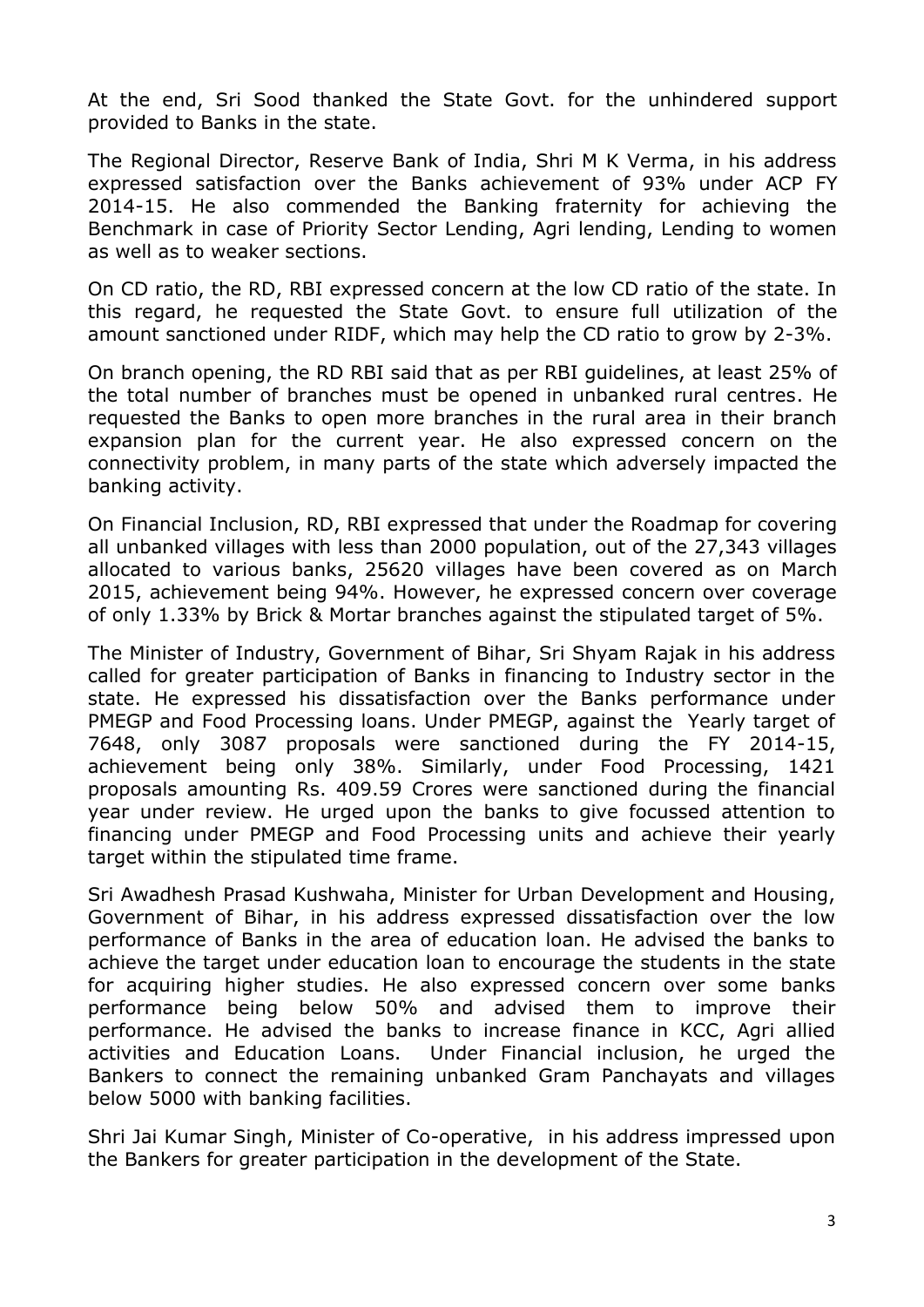The Minister for Rural Development, Sri Shravan Kumar, in his brief address called for greater co-operation from the bankers as regards payment of MNREGA workers and Indira Awas Yojana through bank account. He also advocated for enhancement of  $1<sup>st</sup>$  and  $2<sup>nd</sup>$  dose credit limit under SHG.

Sri Vijay Kumar Choudhary, Agriculture Minister, in his address expressed dissatisfaction at the poor performance of banks under new KCC and farm mechanisation which was only 66% and 30% respectively of the annual target. He said that there are about 1.40 crore marginal farmers in the state, out of which only 43.00 lacs have been provided with KCC loans. Sri Choudhary advised the Banks to increase their lending in horticulture, farm mechanisation and cold storage.

The Hon'ble Chief Minister, Government of Bihar, Shri Nitish Kumar, in his key note address, expressed satisfaction on the overall performance of Banks in the state. He said that the CD ratio of the state has improved from 32% in 2005-06 to 44% in 2014-15, but it is still below the national average of 78% and Banks will have to work hard for improving the situation. On education loans, the Hon'ble Chief Minister said that the situation has improved over the years.

On Annual credit plan, the Hon'ble Chief Minister expressed his dissatisfaction over the size of the plan although the banks have performed well against the annual ACP target of 74000 crores during FY 2014-15. He said that for a state like Bihar whose population is about 11.50 crores, the ACP target should be much higher in priority as well as in non priority sectors.

He advocated for more lending in agriculture and allied activities as more than 76% of the state population are dependent on agiculture for their livelihood. He suggested that apart from KCC, the Banks should also increase financing in Allied activities, Farm Mechanisation, Food Processing to sustain the double digit growth rate of the State.

On SHG, the Chief Minister applauded the performance of JEEVIKA which has formed more than 3 lacs SHGs in the state. He informed that a target of formation of 10 lacs SHG groups upto 2017 has been set by the state Govt.

In connection with opening of Branches by the banks in the state, Shri Kumar suggested that Bank Branches should be opened in each Gram Panchayat in the State so that Banking services are easily available to people in far flung areas also. He said that space in the Panchayat Bhawan will be provided to Banks by the state govt. for opening of branches. He also advised banks to put more human resources to branches to cope up with the increased work load.

The Vote of thanks to the Chief Minister was given by the General Manager, Punjab National Bank Shri S.K.Mallick. He thanked the Chief Minister for giving valuable suggestions and guidance to the Banks for their onward journey. On behalf of all banks he assured the Chief Minister of continued support and participation of banks in the growth of the State.

Minutes of the last SLBC meeting was then confirmed and Action Taken Report on the action points of 51<sup>st</sup> SLBC meeting was adopted by the House.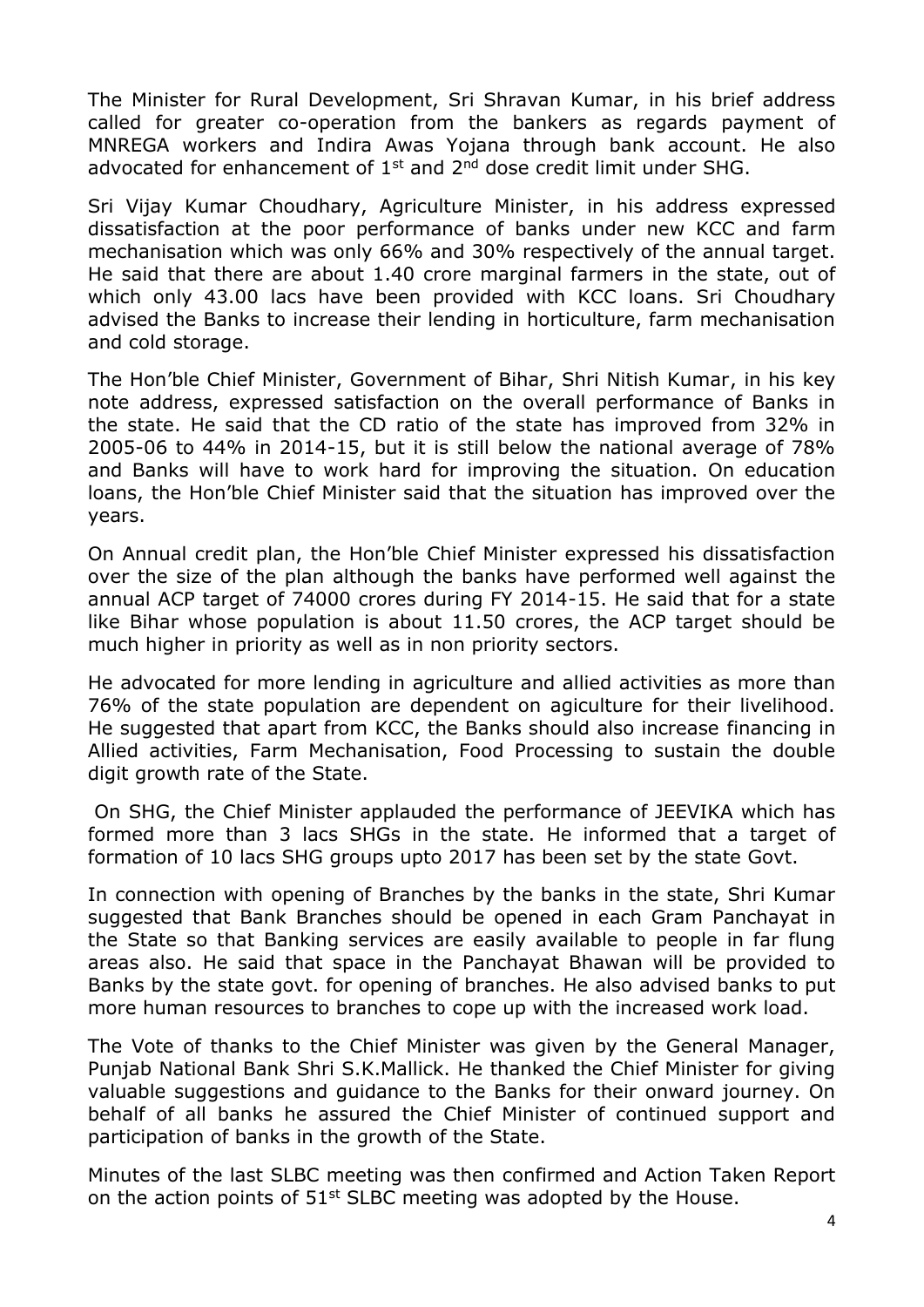Presentation was, thereafter, made by AGM, SLBC on major agenda items. After discussion on the agenda items during the meeting, the following points emerged.

## **A. AGRICULTURE RELATED ISSUES:**

## **(I) Sub-Committee meeting of SLBC on Agriculture**:

#### a. **Agri ACP**:

The achievement under Agri ACP during the Financial Year 2014-15 was 96% of the annual target and in absolute terms, 21% more than the last FY performance. All banks were requested to give due attention to Agri lending, especially in allied activities to all deserving farmers.

## b. **KCC:**

The achievement of only 66% of annual target of last Financial Year was viewed as unsatisfactory. The banks were advised to give due attention to increase financing under KCC.

#### c. **Farm Mechanisation**:-

Dissatisfaction was expressed over poor performance under Farm Mechanisation as Banks had achieved only 30% during the Financial 2014-15. Bankers were requested to give priority to this area.

#### d**. Dairy, Fishery & Poultry**:-

The performance under Dairy, Fishery and Poultry sector of the banks was described as very poor. The house agreed that for overall development of the state, these three sectors should be given top priority and urged the bankers to increase the lending in these sectors. It was also suggested that sanction of loans under Dairy, Fishery and Poultry may be done through processing cell of the banks to speed up the process.

#### **e. SHG, RSETI & FLC:**

Following issues were highlighted with regard to financing to SHGs/ JLGs and the functioning of RSETIs/ FLCs:

## **(II) Self Help Group (SHG)/Joint Liability Group (JLG)**

a)116952 SHG accounts were opened by the banks during 2014-15 and 51403 SHGs were credit linked with a total amount of loan being Rs 159.50 crores. The target for account opening was 1,50,000 and for credit linkage it was 1,00,000.

b) Notification to be issued by the State Govt. with regard to implementation of Interest Subvention scheme in the 27 non-IAP districts on the same line as in the 11 IAP districts, is still pending.

c) Banks to ensure use of common format for account opening  $\&$  1<sup>st</sup> dose credit linkage of SHGs.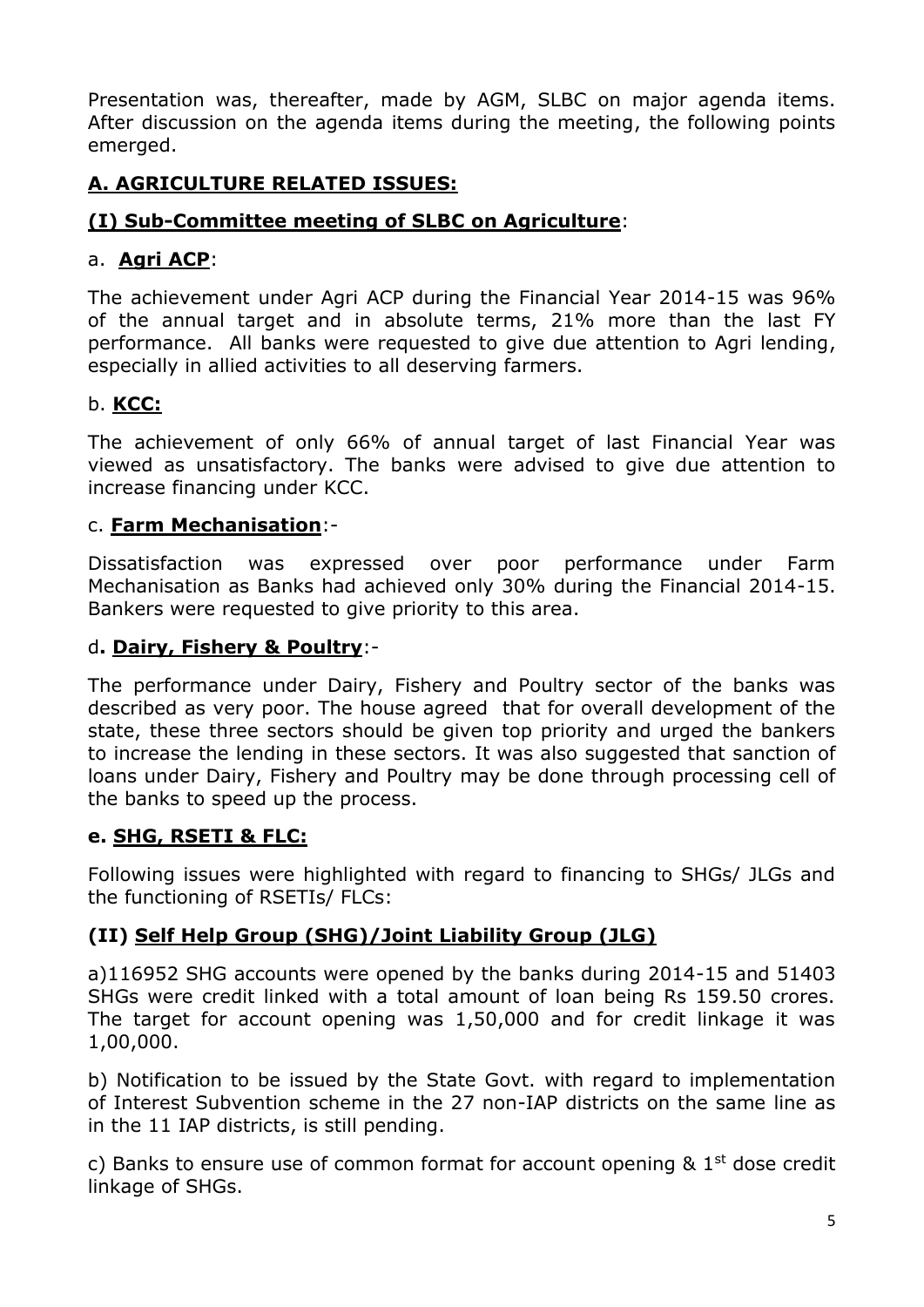e) Against the annual target of credit linkage of 50000 JLGs 50296 were financed by Banks during the FY 2014-15 and out of this 33548 were done by the 3 RRBs of the state.

d) Commercial Banks were asked to focus on JLG financing.

#### **(III) RURAL SELF EMPLOYMENT TRAINING INSTITUTE (RSETI)/FINANCIAL LITERACY CENTRE (FLC)**

a) Banks were advised to impart training to potential PMEGP borrowers in RSETIs DIC and bank officials were asked to visit RSETI for selection of eligible persons and generating their application for financing under PMEGP and other relevant schemes.

b) Banks were asked to give more focus to the settlement of trainees which is the main objective behind creation of RSETIs, and for this sustained handholding of the trainees need to be ensured.

c) credit linkage of RSETI trained persons should be a regular agenda item in BLBC & DLCC meetings.

d) Banks were requested to ensure that their rural branches organise atleast one financial literacy camp every month to sensitize people about the benefits of maintaining bank account and various schemes of the Banks.

## **B. ISSUES RELATED TO 'INDUSTRIES'**

#### **(I) Sub-Committee meeting of SLBC on Industries**:

It was apprised to the house that the  $6<sup>th</sup>$  meeting of Sub-Committee of SLBC on Industries was held on 04th Feb 2015 and all related issues were discussed in it.

#### **(II). Achievement under MSME ACP:**

During the Financial Year 2014-15, against the annual target of Rs. 8500 crores, Banks under MSME have disbursed Rs 8875 crores, which is 104% of their annual target. In absolute terms it is approximately Rs.2600 Crores more than the disbursement made in the year 2013-14.

#### **(III). Achievement under PMEGP:**

The achievement under PMEGP during FY 2014-15 was viewed by the house as not at all satisfactory. Against the physical target of 7648 projects for 2014-15, Banks have sanctioned only 3087 projects amounting to Rs. 201.18 Cr during the period under review. As industrial sector was national priority area and had potential to provide large number of jobs to people, banks were requested to give adequate attention towards financing under the scheme.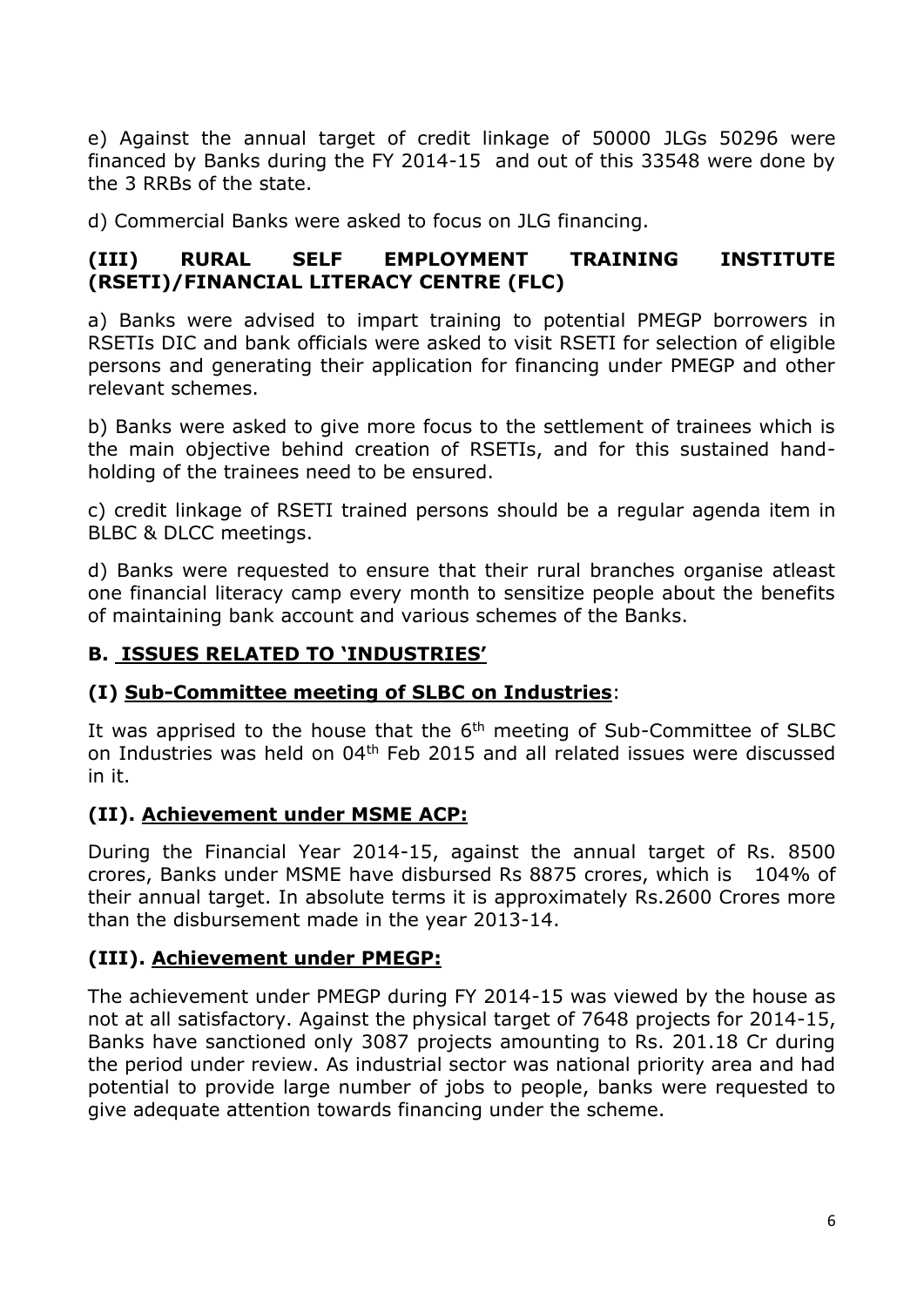## **C. OTHERS:-**

#### **(I).OPENING OF BRANCHES:**

The banks in the state had targeted opening of 600 branches during the FY 2014-15, out of which only 389 branches were opened. AGM, SLBC said that lack of suitable premises is one of the reasons for opening less no. of branches. He also said that there are 294 unbanked villages having population above 10000 in the state which the banks have been asked to cover by opening of branches during the FY 2015-16. The Principal Secretary, Finance advised that backlog of last Financial year branch opening should also be added along with 294 branches to arrive at a fresh target.

## **(II). EDUCATION LOAN:**

The performance of Banks under Education loan was not encouraging during the period under review. During the FY 2014-15, against the annual target of 50000, the achievement of Banks under Education loan was only 25229, which is 50% of the target. The Chief Minister stressed that bottlenecks in sanctioning/disbursing of Education Loan should be removed as there is a lot of scope for increasing finance under the scheme.

The performance of major Private Banks, whose achievement is less than 5% in education loan, was viewed very seriously by the house. All the private banks were advised to increase their performance in education loan and ensure achievement of their allotted yearly target.

## **(III). HOUSING LOAN:**

During the FY 2014-15, the achievement of Banks under Housing loan was only 61% of the target, i.e 14641 against 24000. CGM, SBI stated that certain issues like master plan, title deed, map approval, agriculture land are coming in the way of sanctioning housing loan. He requested for the state govt's intervention to facilitate the sanctioning process.

The Finance Minister Sri Bijendra Prasad Yadav in his address expressed his displeasure over unsatisfactory performance of the banks during the last financial year. The Finance Minister advised the bankers to provide service with responsibility and perform their job in a transparent manner to improve credibility of the banking system. He assured the bankers of full cooperation from the State Government in their pursuit towards achieving better performance.

#### **D.REGISTRATION OF SECURITY INTEREST WITH CENTRAL ELECTRONIC REGISTRY(CERSAI)**

COO, CERSAI in his address stressed upon the need and utility of CERSAI registration by all banks within stipulated time frame, to avoid multiple financing by Banks. Banks were requested to register the mortgaged property within 30 days from the date of mortgage to avoid penalty. He said that at present 1.20 Cr CERSAI registrations have been done all across the country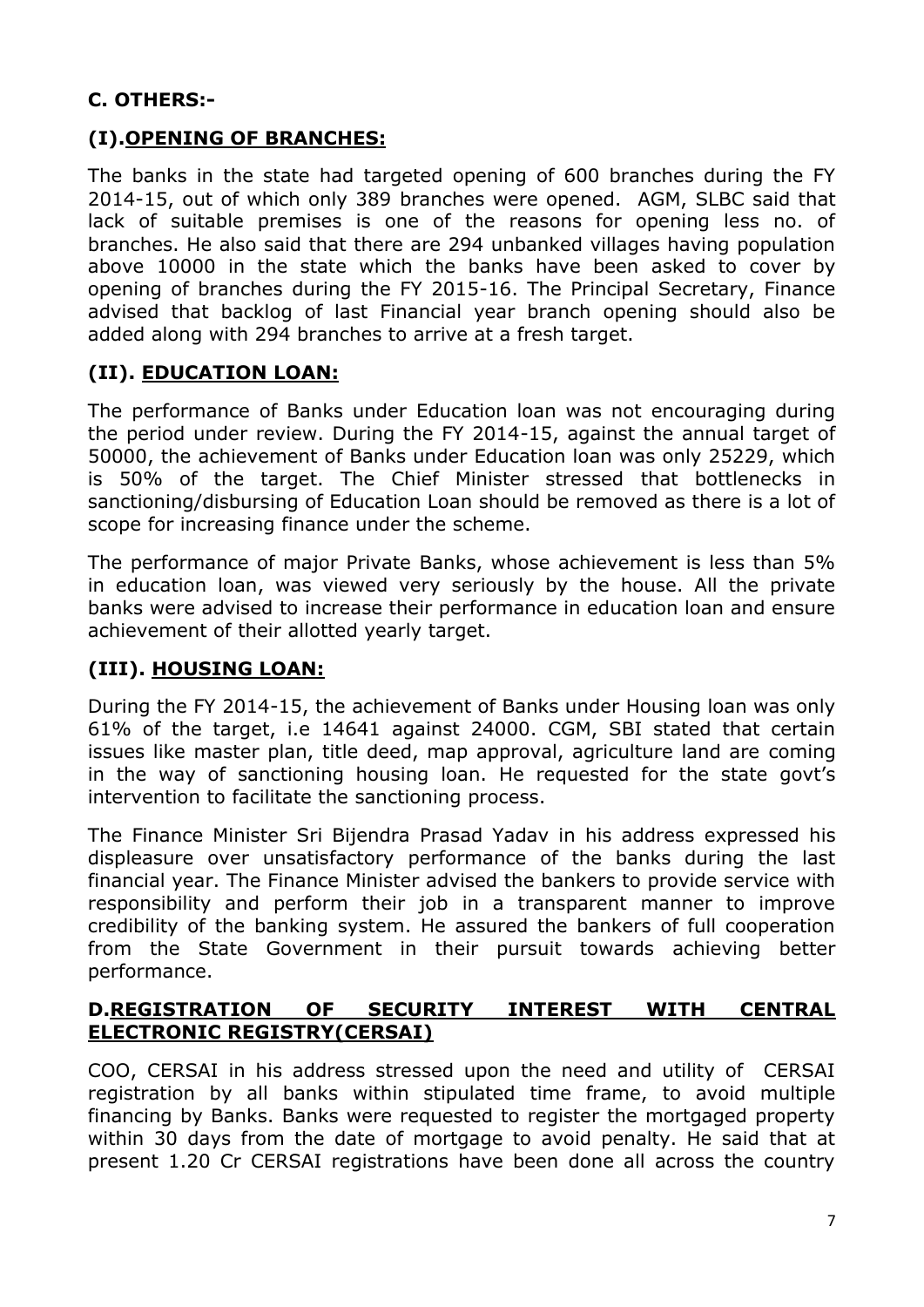and Bihar stands at 16<sup>th</sup> position with 1.28 lacs registration. He also requested the Banks to verify the property mortgaged in CERSAI portal before financing.

## **(E). PRESENTATION ON MUDRA**

A presentation was made by Sri Jiji Mammen, CEO, MUDRA (Micro Units Development & Refinance Agency Ltd.), a refinance and development entity for micro enterprises in rural and urban areas launched by the Hon'ble Prime Minister on 08<sup>th</sup> April 2015. He said that the main purpose of establishing this institution is to refinance financial institutions like Banks, NBFCs , MFIs etc who are in business of lending to the micro enterprises in manufacturing, trading and service sector. He said that there is a need to give a boost to finance these segments but they are presently given a step motherly treatment by the formal banking sector. This segment mainly consists of non farm enterprises in manufacturing, trading and services whose credit needs are below Rs. 10.00 lakh. He advised banks to classify all advances granted on or after 08<sup>th</sup> April,2015 falling under this actegory to be classified as Mudra loans under PMMY.

The meeting ended with a vote of thanks to all the participants by Sri A. S. Shekhawat, Chairman, Bihar Gramin Bank. He thanked for fruitful discussion on various issues during the SLBC meeting and on behalf of all banks he assured the State Government for better performance by Banks during current FY on the lines discussed in the meeting.

**\*\*\*\*\*\*\*\*\*\*\*\*\*\*\*\*\*\*\*\*\*\*\*\*\*\*\*\*\*\*\*\*\*\*\*\***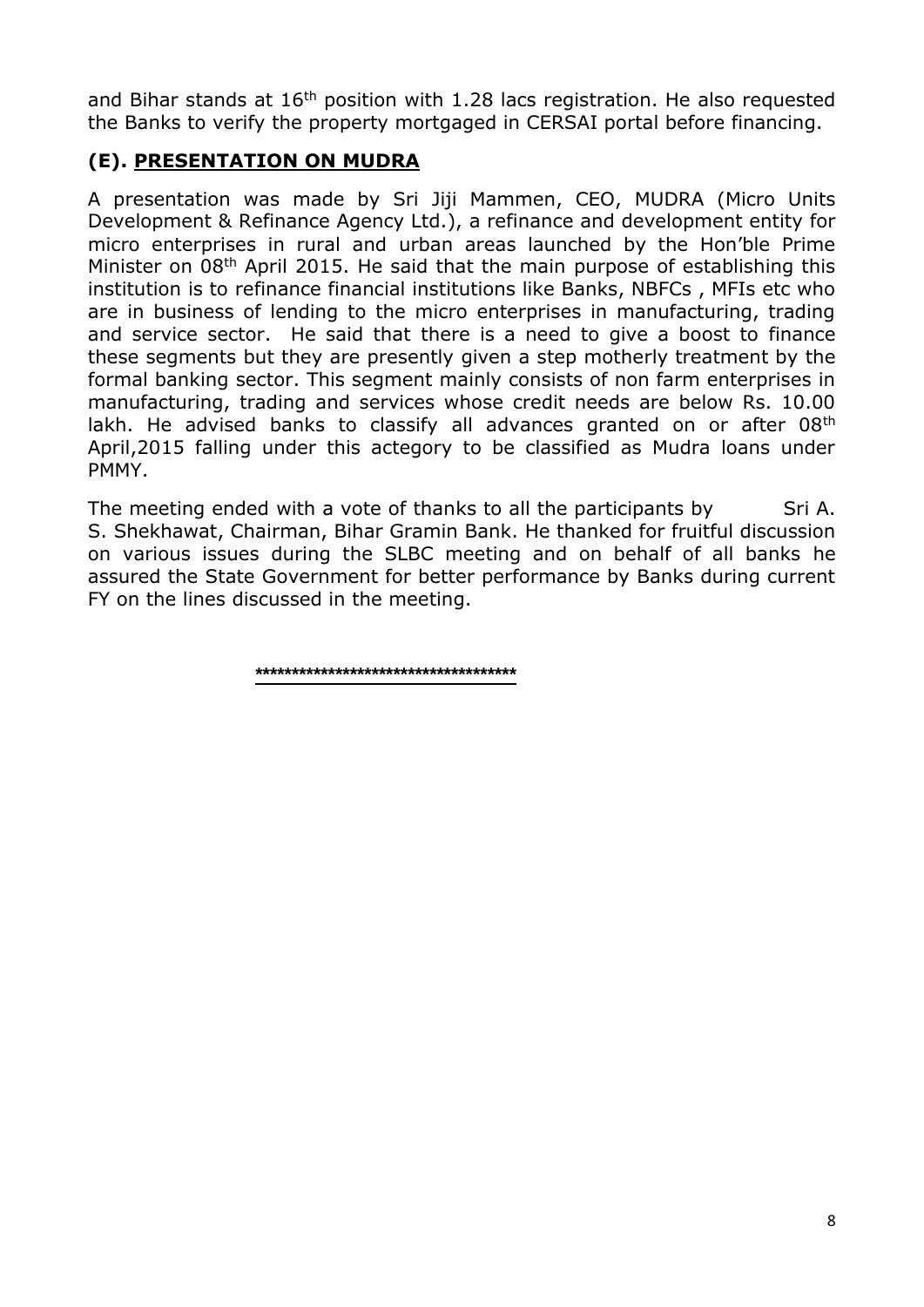# **ACTION POINTS 52nd SLBC MEETING HELD ON 20th MAY 2015**

1. Banks should put in concerted efforts to ensure achievement of 100% target set under ACP for 2015-16.

(Action: All Banks)

2. The Banks should give focus on financing Dairy, Fishery and Poultry schemes in order to achieve the ACP target under Allied activities.

(Action: All Banks)

3. Banks to ensure achievement of target under Education loan and Housing loan under FY 2015-16.

(Action: All Banks)

4. All 294 unbanked villages having population above 10000 along with backlog of last financial year branch opening to be fresh target for branch opening. Banks to report target for Branch opening for FY 2015-16 to SLBC by 30.06.2015.

(Action: All Banks)

5. Banks to ensure coverage of all unabanked villages having population below 2000 within the stipulated timeline i.e Aug 2015 through BCs, USBs or Brick & Mortar Branches.

(Action: All Banks)

6. Banks to give more focus on advances under DRI schemes to achieve the benchmark of 1% of total aggregate advances during previous year.

(Action: All Banks)

7. Banks to ensure organising weekly Camp by all agri lending branches on each Wednesday for Agri business loans. Field functionaries of the State Govt to participate in the camp for generating loan applications from the service area of the Branch.

(Action: All Banks & State Govt.)

8. Rupay cards to be issued to all eligible farmers, while issuing and renewal of KCC.

(Action: All Banks)

9. Banks to ensure use of common format for account opening  $\&$  1<sup>st</sup> dose credit linkage of SHGs.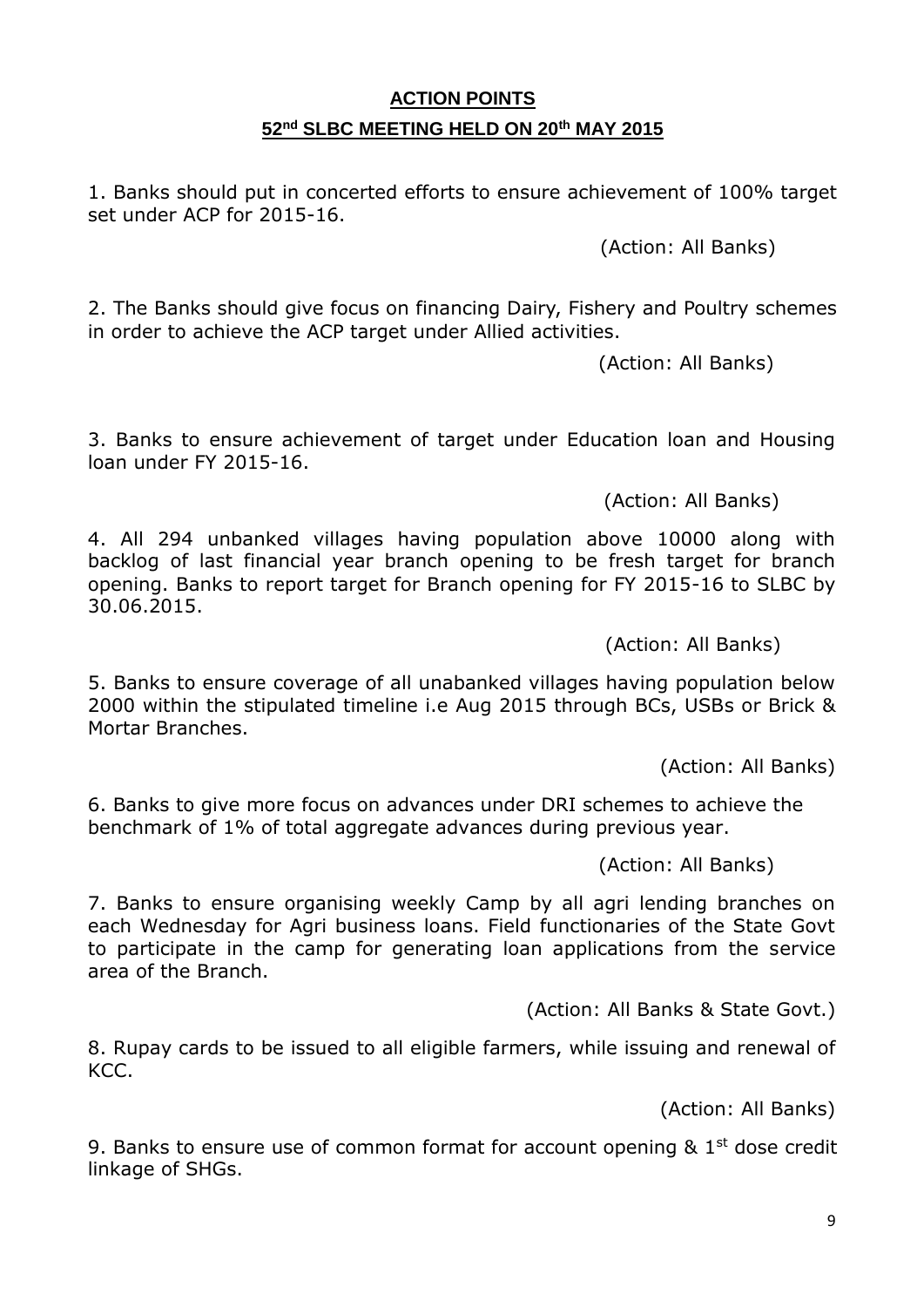(Action: All Banks)

10.Notification to be issued by the State Govt. with regard to implementation of Interest Subvention scheme in the accounts of Self Help Groups, in the 27 non-IAP districts, on the same line as in the 11 IAP districts.

(Action: State Government)

11. Banks to ensure training to potential PMEGP borrowers in RSETIs. DIC and Bank official to visit RSETI for selection of eligible persons and generating their applications for financing under PMEGP and other relevant schemes.

(Action: State Govt. & Banks)

12. Necessary instruction to be issued to the district authorities for disposal of pending certificate cases already provided to SDC-Banking of each district.

(Action: State Government)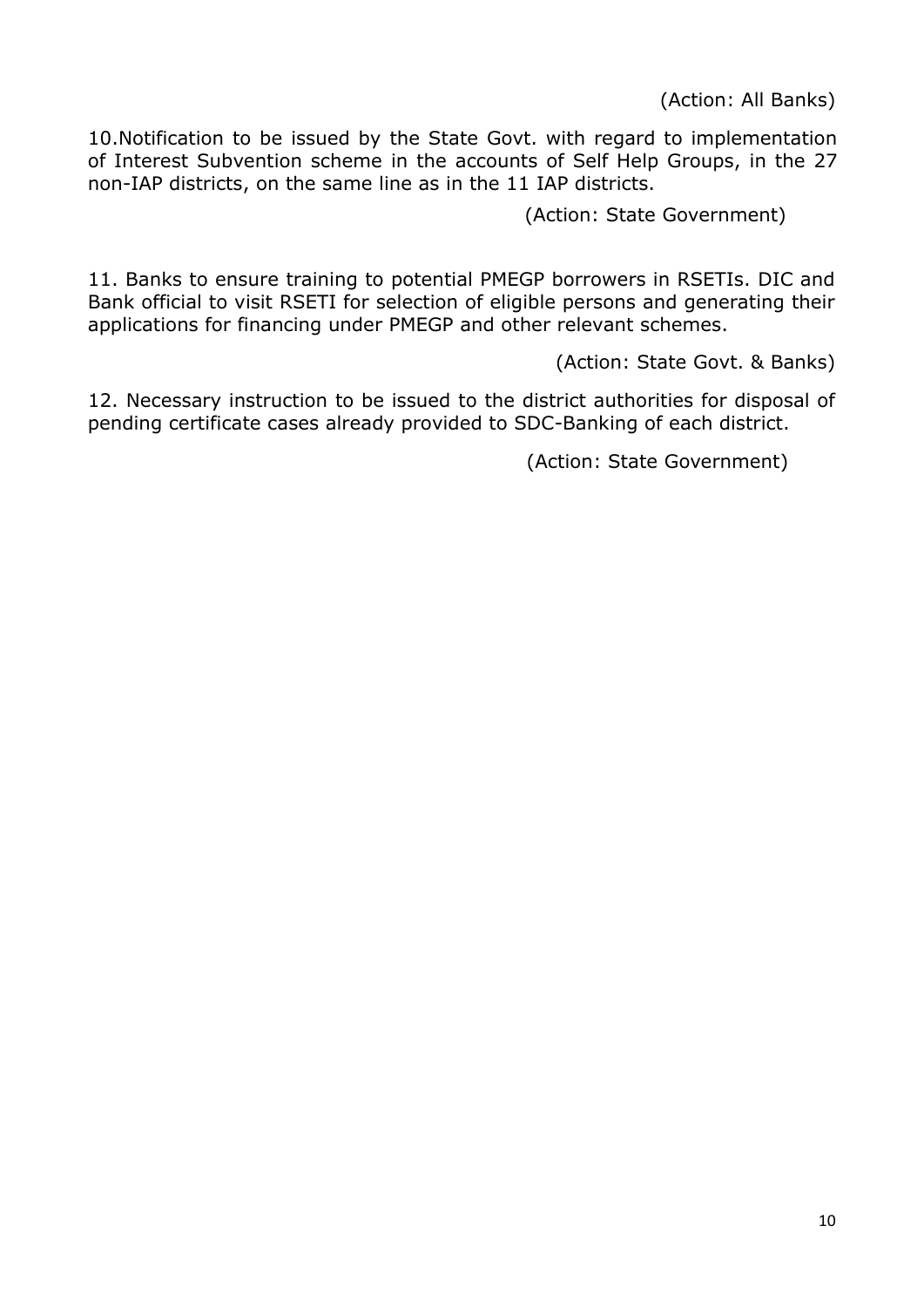## **nd SLBC MEETING HELD ON 20.05.2015 AT HOTEL CHANAKYA, PATNA**

| SI.<br>No.              | <b>Name of the Participant</b> | <b>Designation/office</b>                           |
|-------------------------|--------------------------------|-----------------------------------------------------|
| <b>Ministers</b>        |                                |                                                     |
| $\overline{\mathbf{1}}$ | Shri Nitish Kumar              | Chief Minister, Govt. of Bihar                      |
| $\overline{c}$          | Shri Bijendra Prasad Yadav     | Finance Minister, Govt. of Bihar                    |
| $\vert 3 \vert$         | Shri Vijay Kumar Choudhary     | Agriculture Minister, Govt. of Bihar                |
| 4                       | Shri Shravan Kumar             | Rural Development Minister, Govt. of Bihar          |
| 5                       | Shri Awadhesh Prasad Kushwaha  | <b>UDHD Minister, Govt. of Bihar</b>                |
| 6                       | Shri Shyam Rajak               | Industries Minister, Govt. of Bihar                 |
| 7                       | Shri Jai Kumar Singh           | Co-operative Minister, Govt. of Bihar               |
|                         | <b>State Govt.</b>             |                                                     |
| $\vert 8$               | Shri Anjani Kumar Singh        | Chief Secretary, Govt. of Bihar                     |
| 9                       | Shri P. K. Thakur              | DGP, Govt. of Bihar                                 |
| 10                      | Shri Rajesh Gupta              | Principal Secretary, Co-operative, Govt. of Bihar   |
| 11                      | Shri Rameshwar Singh           | Principal Secretary, Finance, Govt. of Bihar        |
| 12                      | Shri S.K. Singh                | Principal Secretary, Minor Water Resources, GoB     |
| 13                      | Shri Tripurari Sharan          | Principal Secretary, Industries, Govt. of Bihar     |
| 14                      | Shri Sudhir Kumar              | Principal Secretary, Agriculture, Govt. of Bihar    |
| 15                      | Shri Amrit Lal Meena           | Principal Secretary, Urban Development, GoB         |
| 16                      | Shri Pradip Kumar              | Secretary, Rural Development Deptt., Govt. of Bihar |
| 17                      | Dr. N. Vijayalakshmi           | CEO, JEEVIKA                                        |
| 18                      | Shri Narmadeshwar Lal          | Secretary, Animal & Fisheries Resources Deptt, GoB  |
| 19                      | Shri Nishat Ahmed              | Director, Fisheries, Govt. of Bihar                 |
| 20                      | Shri Hare Ram Singh            | Director, Dairy, Govt. of Bihar                     |
| 21                      | Shri S.S. Sinha                | Spl. Officer, Co-operative Deptt. Govt. of Bihar    |
| 22                      | Shri S.K. Dubey                | Director-in-charge, National Commission for SCs     |
| 23                      | Shri Awadhesh Kumar            | OSD, Finance, Govt. of Bihar                        |
| 24                      | Shri M.P. Bhagat               | Dy. Director (Banking)                              |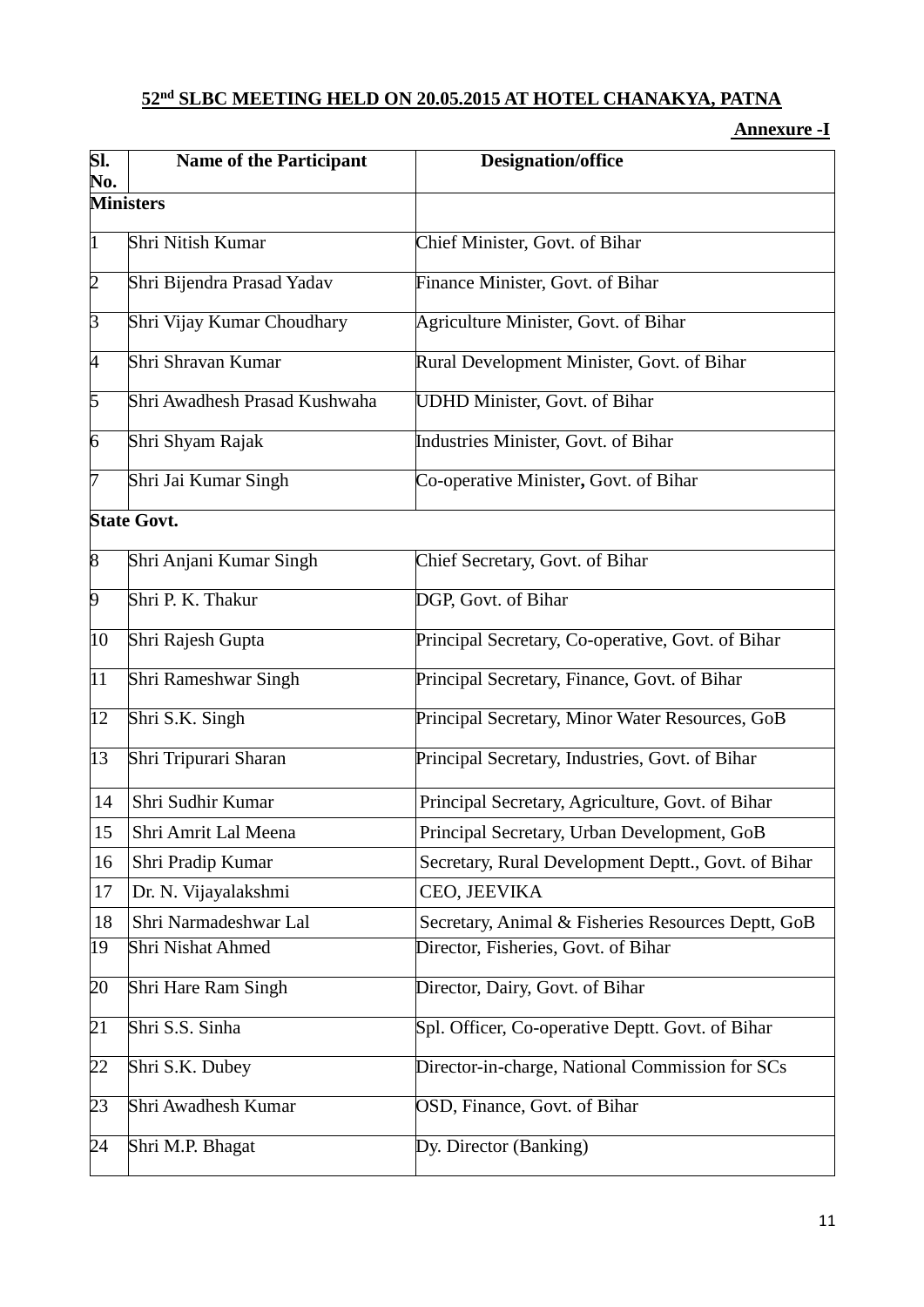| 25 | Shri A. Kishor                            | S(E), Finance Deptt.                                   |  |  |  |
|----|-------------------------------------------|--------------------------------------------------------|--|--|--|
| 26 | Shri Sunil Kumar                          | SE(Monitoring), Minor water Resources Deptt., GoB      |  |  |  |
|    | <b>Govt. of India</b>                     |                                                        |  |  |  |
| 27 | Shri Sudhir Shyam                         | Director, Deptt. of Financial Services, Govt. of India |  |  |  |
| 28 | Shri A.G. Das                             | Chief General Manager, PFRDA                           |  |  |  |
| 29 | Shri Ralhan                               | COO, CERSAI                                            |  |  |  |
| 30 | Shri Jiji Mammen                          | CEO, MUDRA Ltd.                                        |  |  |  |
| 31 | Shri R.S. Pandey                          | Director, Khadi & Village Industries Commission        |  |  |  |
| 32 | Shri Ramesh Kumar                         | Asstt. Director, GoI, MSME-DI, Patna                   |  |  |  |
| 33 | Shri G.K. sinha                           | Asstt. Director, Govt. of India, MSME-DI, Patna        |  |  |  |
| 34 | Shri Manish Mani                          | Asstt. Manager, PFRDA                                  |  |  |  |
| 35 | Shri S.K. Singh                           | Sr. Investigator, National Commission for SCs          |  |  |  |
| 36 | Shri Ravindra Mehta                       | State Resource Person, UIDAI                           |  |  |  |
| 37 | Shri Rajesh Kumar Singh                   | Asstt. Director General, UIDAI                         |  |  |  |
|    | <b>Reserve Bank of India &amp; NABARD</b> |                                                        |  |  |  |
| 38 | Shri M.K. Verma                           | Regional Director, Reserve Bank of India               |  |  |  |
| 39 | Shri Ranjit Kumar Das                     | <b>Chief General Manager, NABARD</b>                   |  |  |  |
| 40 |                                           |                                                        |  |  |  |
|    | Shri S.Singh                              | General Manager, Reserve Bank of India                 |  |  |  |
| 41 | Shri R.S. Prasad                          | Dy. General Manager, Reserve Bank of India             |  |  |  |
| 42 | Shri N.K. Verma                           | Asstt. General Manager, Reserve Bank of India          |  |  |  |
| 43 | Shri Pankaj Gupta                         | Manager, NABARD                                        |  |  |  |
|    | <b>Other Bankers</b>                      |                                                        |  |  |  |
| 44 | Shri Ajit Sood                            | Chief General Manager, State Bank of India             |  |  |  |
| 45 | Shri Sujit Guha                           | General Manager, State Bank of India                   |  |  |  |
| 46 | Shri S.K. Mallick                         | General Manager, Punjab National Bank                  |  |  |  |
| 47 | Shri R.K. Arora                           | General Manager, Central Bank of India                 |  |  |  |
| 48 | Shri N.S. Napalchyal                      | Dy. General Manager (Outreach), SBI, LHO, Patna        |  |  |  |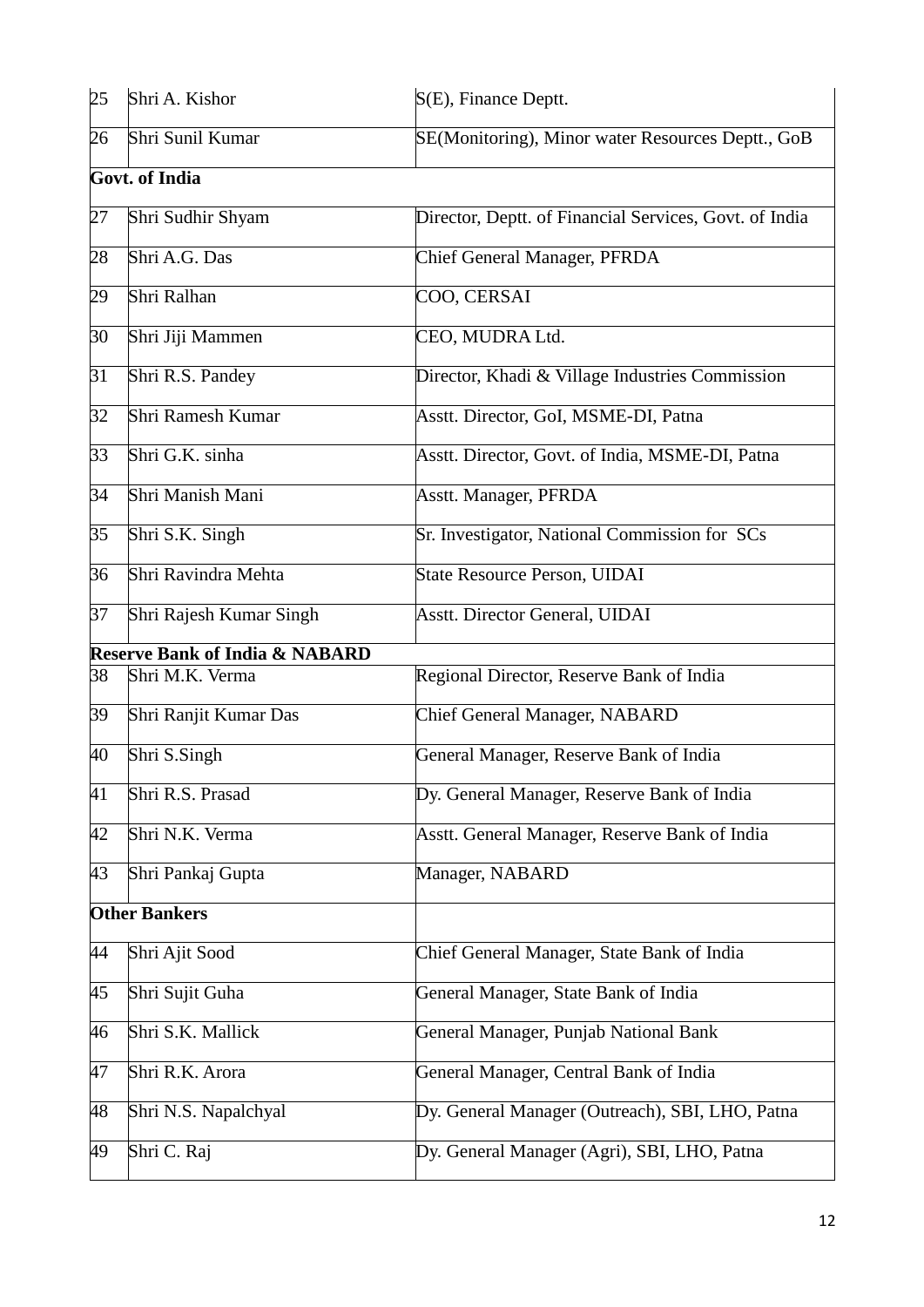| 50 | Shri Ram Krishna           | Dy. General Manager, Canara Bank                           |
|----|----------------------------|------------------------------------------------------------|
| 51 | Shri M.N.A. Ansari         | Dy. General Manager, Bank of India                         |
| 52 | Shri K.N. R. Verma         | Dy. General Manager & Circle Head, Punjab National<br>Bank |
| 53 | Shri Gadadhar Panda        | Dy. General Manager, UCO Bank                              |
| 54 | Shri S.K. Mahapatra        | Dy. General Manager, Union Bank of India                   |
| 55 | Shri D.P. Singh            | Dy. General Manager, United Bank of India                  |
| 56 | Shri P. K. S. Choudhary    | Dy. General Manager, Syndicate Bank                        |
| 57 | Shri B.G. Sandhibigraha    | Dy. General Manager, Oriental Bank of Commerce             |
| 58 | Shri Satish Kumar Singh    | Asstt. General Manager, SLBC, SBI, LHO, Patna              |
| 59 | Shri Rajeev Kumar Das      | Asstt. General Manager, SLBC, SBI, LHO, Patna              |
| 60 | Shri Rajeev Khanna         | Asstt. General Manager, Allahabad Bank                     |
| 61 | Shri N.M. Avadhanulu       | Asstt. General Manager, Andhra Bank                        |
| 62 | Shri B.N. Nagendra         | <b>Asstt. General Manager, Corporation Bank</b>            |
| 63 | Shri A.K. Paliwal          | Zonal Manager, Dena Bank                                   |
| 64 | Shri Anil Kumar            | Regional Manager, Indian Overseas Bank                     |
| 65 | Shri Sanjeev Kumar Kaushal | Asstt. General Manager, IDBI Bank                          |
| 66 | Shri Amit Rai              | <b>Asstt. General Manager, SIDBI</b>                       |
| 67 | Shri A.S. Shekhawat        | Chairman, Bihar Gramin Bank                                |
| 68 | Shri Abhishek Parashar     | Asstt. General Manager, ICICI Bank Ltd.                    |
| 69 | Shri Amitabh Singh         | DGM & Regional Head, ICICI Bank Ltd.                       |
| 70 | Shri P.K. Sinha            | Managing Director, Bihar State Co-operative Bank           |
| 71 | Shri Rajesh Kumar Jha      | VP & Circle Head, Axis Bank                                |
| 72 | Shri Sandeep Gautam        | Vice President, HDFC Bank Ltd.                             |
| 73 | Shri R.K. Agarwal          | General Manager, Madhya Bihar Gramin Bank                  |
| 74 | Shri Vikash Krishna        | Chief Manager, Bank of India                               |
| 75 | Shri Anil Kumar            | Chief Manager, Central Bank of India                       |
| 76 | Shri B.B Pradhan           | Chief Manager, Bank of Baroda                              |
| 77 | Shri R. Singh              | Chief Manager, UCO Bank                                    |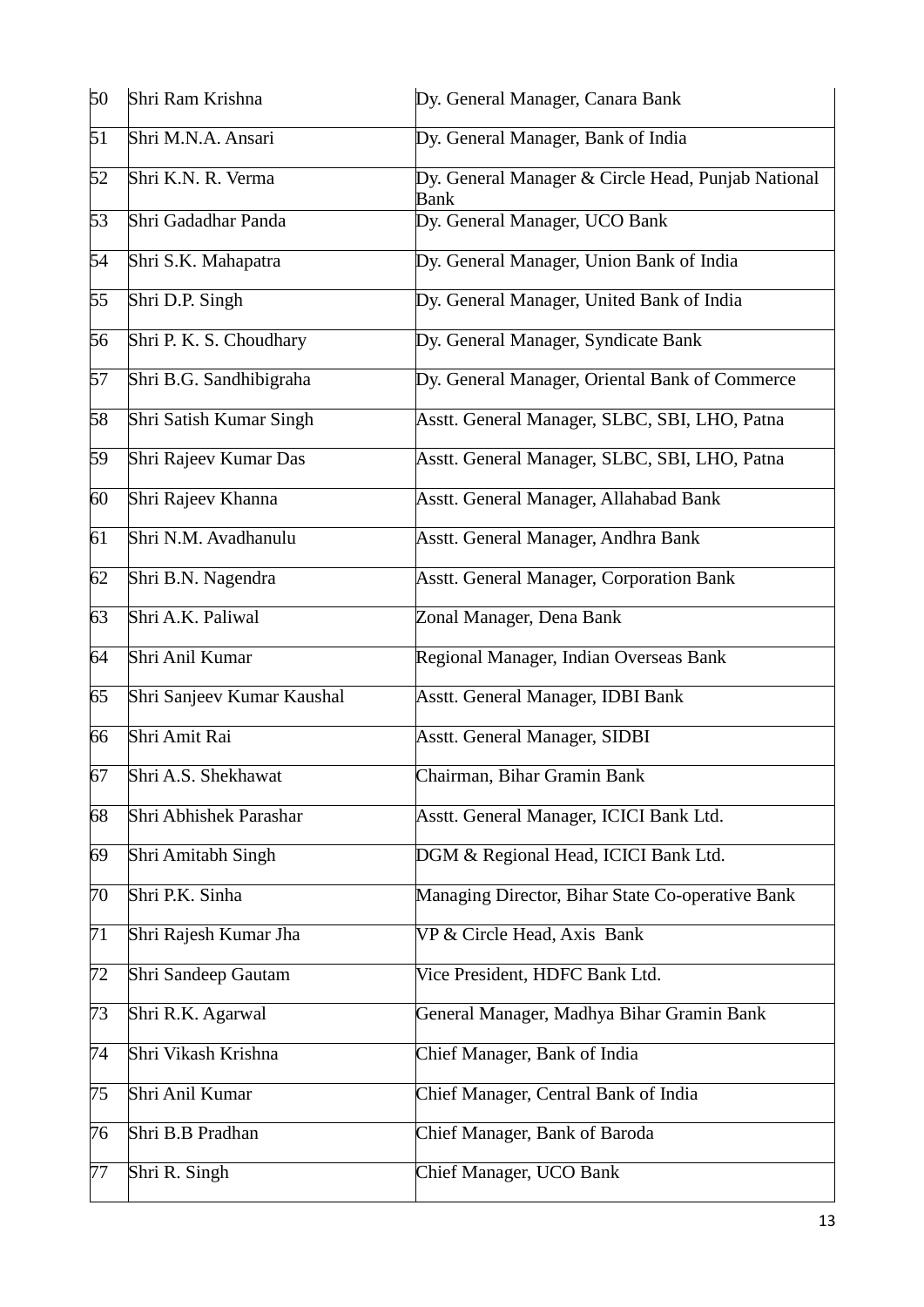| 78            | Shri N.K. Sinha           | Chief Manager, Union Bank of India        |
|---------------|---------------------------|-------------------------------------------|
| 79            | Shri J.P Singh            | Chief Manager, Indian Bank                |
| 80            | Shri T.V. Krishna Prasad  | Chief Manager, Andhra Bank                |
| 81            | Shri Pankaj Dwivedi       | Chief Manager, Punjab & Sind Bank         |
| 82            | Shri Ashok Vardhan        | Chief Manager, Indusind Bank              |
| 83            | Shri Rajiv Lochan Mohanty | Chief Manager, Federal Bank               |
| 84            | Shri Vijay Kumar          | Sr. Manager, National Housing Bank        |
| 85            | Shri Pankaj Kumar         | Sr. Manager, Punjab National Bank         |
| 86            | Shri D.N. Tiwari          | Sr. Manager, Central Bank of India        |
| 87            | Shri Prabhakar Kumar      | Sr. Manager, Bank of Baroda               |
| 88            | Shri R.R. Kumar           | Sr. Manager, Canara Bank                  |
| 89            | Shri Ramesh Kumar Singh   | Sr. Manager (Agri), Vijaya Bank           |
| 90            | Shri Ajey Kumar Jha       | Sr. Manager, United Bank of India         |
| 91            | Shri Abinash Tanti        | Sr. Manager, Syndicate Bank               |
| 92            | Shri Vidya Bhushan Shah   | Sr. Manager, Indian Bank                  |
| 93            | Shri Rashid Iqbal         | Circle Nodal Manager, Axis Bank           |
| 94            | Shri Narendra Kumar       | Manager, Allahabad Bank                   |
| 95            | Shri Amrendra Kumar       | Manager, Dena Bank                        |
| 96            | Shri Sandeep Kumar        | Manager, Kotak Mahindra Bank              |
| 97            | Shri Vijay Shankar Kumar  | Manager, Yes Bank Ltd                     |
| 98            | Shri P.K. Jaiswal         | Incharge Credit, Bihar Gramin Bank        |
| 99            | Shri Ravi Ranjan Prashun  | Branch Manager, Bank of Maharashtra       |
| 100           | Shri Lakshman Kumar L.L.V | Branch Manager, Karnataka Bank Ltd.       |
| 101           | Ms. Shruti Priya          | Asstt. Manager, State Bank of Patiala     |
| 102           | Shri Omkar Nath           | Asstt. Manager, State Bank of Hyderabad   |
| 103           | Shri Rahul Khajuria       | Incharge Credit, Jammu & Kashmir Bank Ltd |
|               | 104 Ms. Annu Sinha        | Officer, Oriental Bank of Commerce        |
| <b>Others</b> |                           |                                           |

 $\overline{\phantom{a}}$